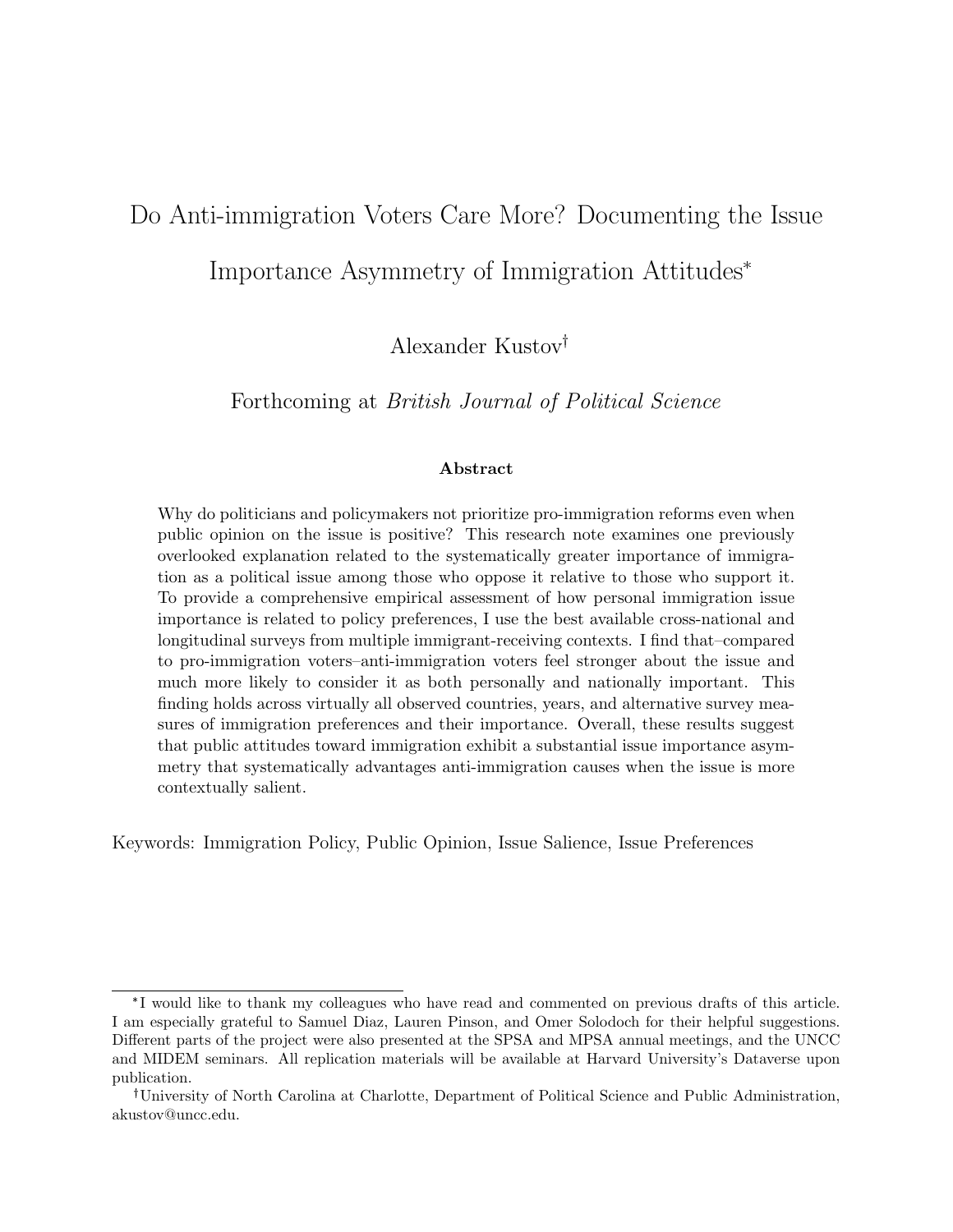### Introduction

In the summer of 2020 Gallup reported that, for the first time since the organization started their polling on the issue in 1965, more Americans said they would prefer to see immigration increased rather than decreased  $(34\% \text{ vs } 28\%)$ .<sup>[1](#page-1-0)</sup> Many news outlets have subsequently reported this finding which seemed to be especially hopeful in the midst of the global COVID-19 pandemic with foreign origin. Although these news reports were generally optimistic, many commentators also wondered why these positive public attitudes have not translated to increased pressure on the US government to enact a comprehensive immigration reform. Indeed, why do politicians and policymakers rarely prioritize pro-immigration appeals and policies even in the contexts where public opinion on the issue is seemingly positive?<sup>[2](#page-1-1)</sup>

This research note empirically assesses one possible behavioral explanation of this puzzle related to the systematically greater perception of immigration as an important issue among those voters who oppose it (relative to those who support it). Although both antiimmigration and pro-immigration advocates can be extremely motivated by their cause [\(Kus](#page-15-0)[tov, 2021\)](#page-15-0), it is striking that, while there have been many prominent single-issue political parties and politicians with an anti-immigration platform across the world, there have been none with a predominantly pro-immigration platform. But despite the fact that any account of immigration politics must make an assumption about whether immigration preferences are equally important to all voters, there has been so far no empirical evidence on this question.

To remedy this omission, I provide the first comprehensive empirical assessment of the relationship between personal issue importance (PII) of immigration to voters and their preferences on the issue across various high-income, immigrant-receiving democratic contexts.[3](#page-1-2)

<span id="page-1-0"></span><sup>1</sup>Younis, Mohamed. "Americans Want More, Not Less, Immigration for First Time." Gallup, July 1 (2020). Available at [https://news.gallup.com/poll/313106/americans-not-less-immigration-first-time.aspx.](https://news.gallup.com/poll/313106/americans-not-less-immigration-first-time.aspx)

<span id="page-1-1"></span><sup>2</sup>Of course, public opinion is only one possible source of policy change (e.g., [Ford et al., 2015\)](#page-14-0).

<span id="page-1-2"></span> $3I$  use the term *personal issue importance* as opposed to the related term *issue salience* throughout the text due to the greater ambiguity of the latter. While these terms are often used interchangeably at the individual level, some scholars rightly differentiate between them by defining salience as a broader function of (relatively stable) personal issue importance and (relatively volatile) political contexts which may or may not frame a certain issue as a political problem at the moment (see [Miller et al., 2017;](#page-15-1) [Moniz and Wlezien, 2021\)](#page-15-2). To avoid confusion, I thus use the term *contextual issue salience* to denote an objective relative importance of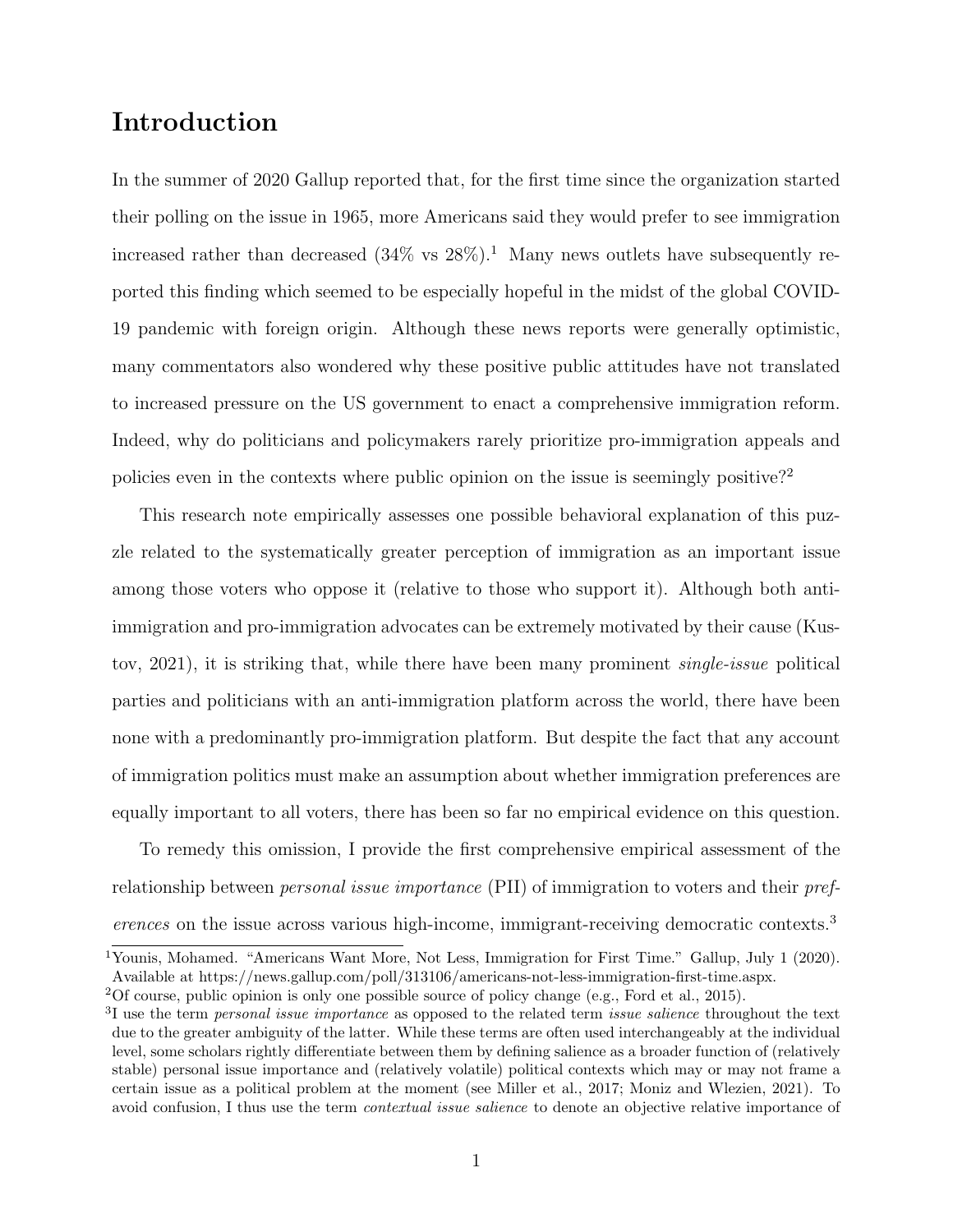First, I use multiple cross-sectional samples of the American National Election Studies (ANES) and the British Election Study (BES) for the baseline test of a potential positive correlation between anti-immigration preferences and the perception of immigration as the most important national problem or issue. After establishing the expected issue importance asymmetry in the major US and UK election surveys, I utilize the Transatlantic Trends Survey (TTS) and show that this asymmetry similarly extends to other major immigrantreceiving countries. I then use the additional BES, Voter Study Group (VSG), Institute for the Study of Citizens and Politics (ISCAP) and Eurobarometer data to establish that this asymmetry holds regardless of the particular survey instrument. Finally, I compare the relationship between PII and preferences in immigration to that of other political issues and political interest in general using the Cooperative Election Study (CCES), indicating that the ideological patterns of the revealed asymmetry are rather idiosyncratic to immigration. In sum, I find that–compared to those who support immigration–those who oppose immigration feel stronger about the issue and more likely to consider it as both personally and nationally important across virtually all observed countries, years, and alternative survey measures.

Overall, these results suggest that pro-immigration preferences as observed in public opinion surveys may often be not as strong as anti-immigration preferences in terms of people's behavioral or cognitive engagement with the issue and their willingness to vote based on it. In other words, even when the public support of pro-immigration policies is seemingly greater than or similar to that of anti-immigration policies in the raw poll numbers, it is likely the case that the anti-immigration side is still more politically motivated and influential. While the exact causes and consequences of this phenomenon are beyond the scope of this research note, these results also imply that public attitudes toward immigration exhibit a substantial issue importance asymmetry that systematically advantages anti-immigration causes when the issue is more contextually salient in a particular country or time.

the issue as captured in the political discourse or media coverage of a particular country and time. In line with the previous literature, I also define *preferences* as any rankings derived from comparative evaluations of various policies; and use attitudes as an umbrella concept for personal preferences and issue importance.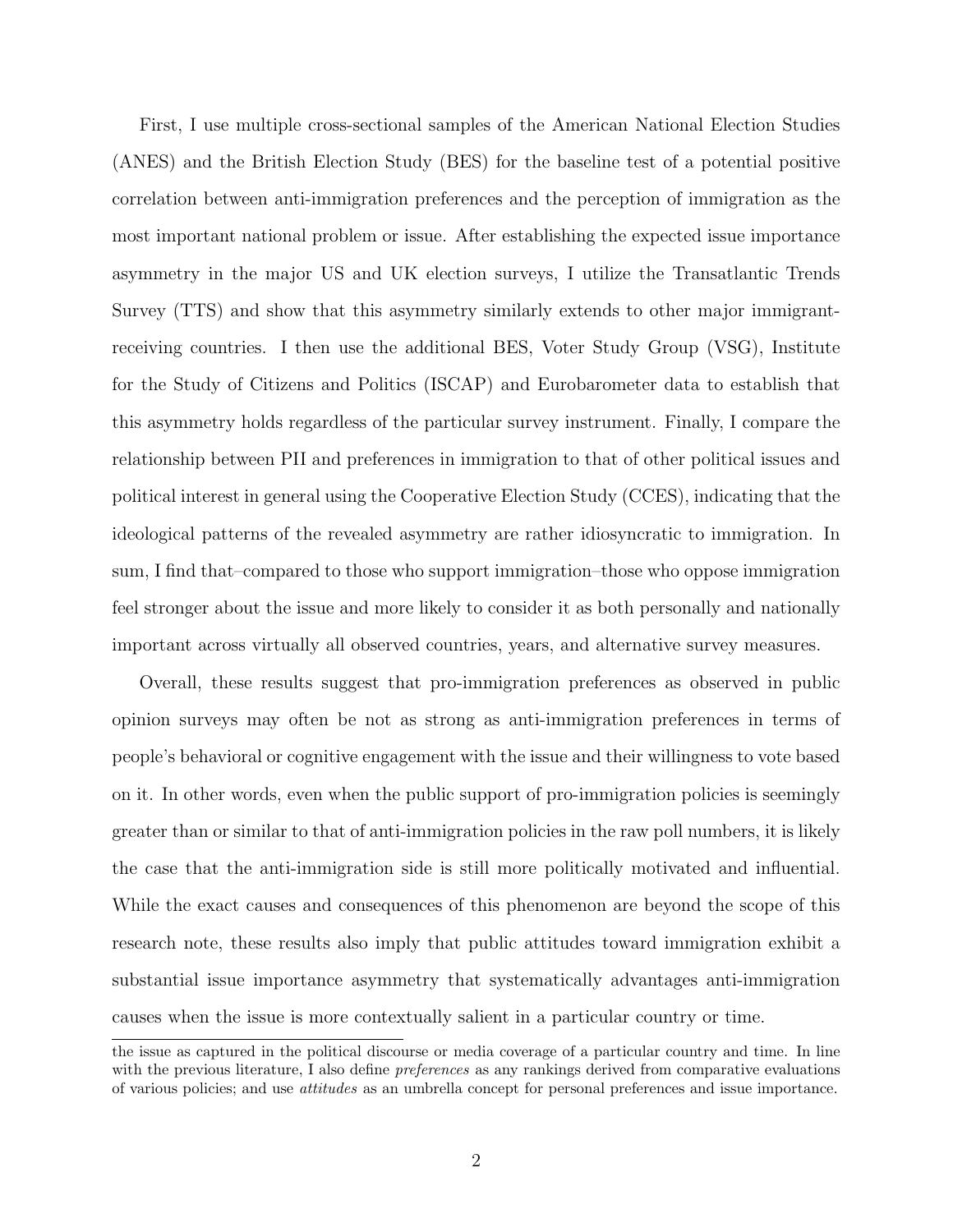### Issue Importance Asymmetry of Immigration Attitudes

The literature on issue importance or salience is central to the understanding of any public attitudes toward government policies and their role in politics more generally. When individuals are said to attach personal importance to a certain policy issue, they are concerned or care about it as manifested by their cognitive and behavioral engagement with that issue. This includes thinking frequently and deeply about it, gathering information about it, and using the issue as a basis for making voting and other political decisions [\(Miller et al., 2017\)](#page-15-1). Given that any engagement is costly for individuals in terms of their time and other limited resources, most scholars consider PII to be a relative (constant-sum) concept. Defined this way, many political outcomes, including those related to immigration, are significantly dependent on how much relative importance people attach to various issues [\(Dennison, 2019\)](#page-14-1).

Unfortunately, until very recently, the literature on immigration attitudes has developed separately from this discussion. As a result, scholars have not seriously considered the theoretical implications and empirical reality concerning the interplay between immigration policy preferences and PII in determining electoral and other political outcomes. They have not identified when individuals are likely to develop their concerns about immigration issues and whether these concerns persist (independent of preferences). This is disconcerting given that any account of immigration politics that relates certain individual preferences or beliefs to other outcomes must make an assumption about the underlying (variation in) PII. After all, it is people for whom a particular policy issue is important are likely to place great weight on it when deciding how to vote or meaningfully express their views otherwise, whether by donating money to relevant organizations, volunteering, contacting public officials or even running for office themselves [\(Miller et al., 2017;](#page-15-1) [Moniz and Wlezien, 2021\)](#page-15-2).

How does PII (or preferences across issues) form and how is it different from the formation of comparative evaluations or policy preferences within issues? While the exploration of how individuals decide what issues to care about is still in its nascent stage, the literature usually single out three major systematic individual-level sources related to material self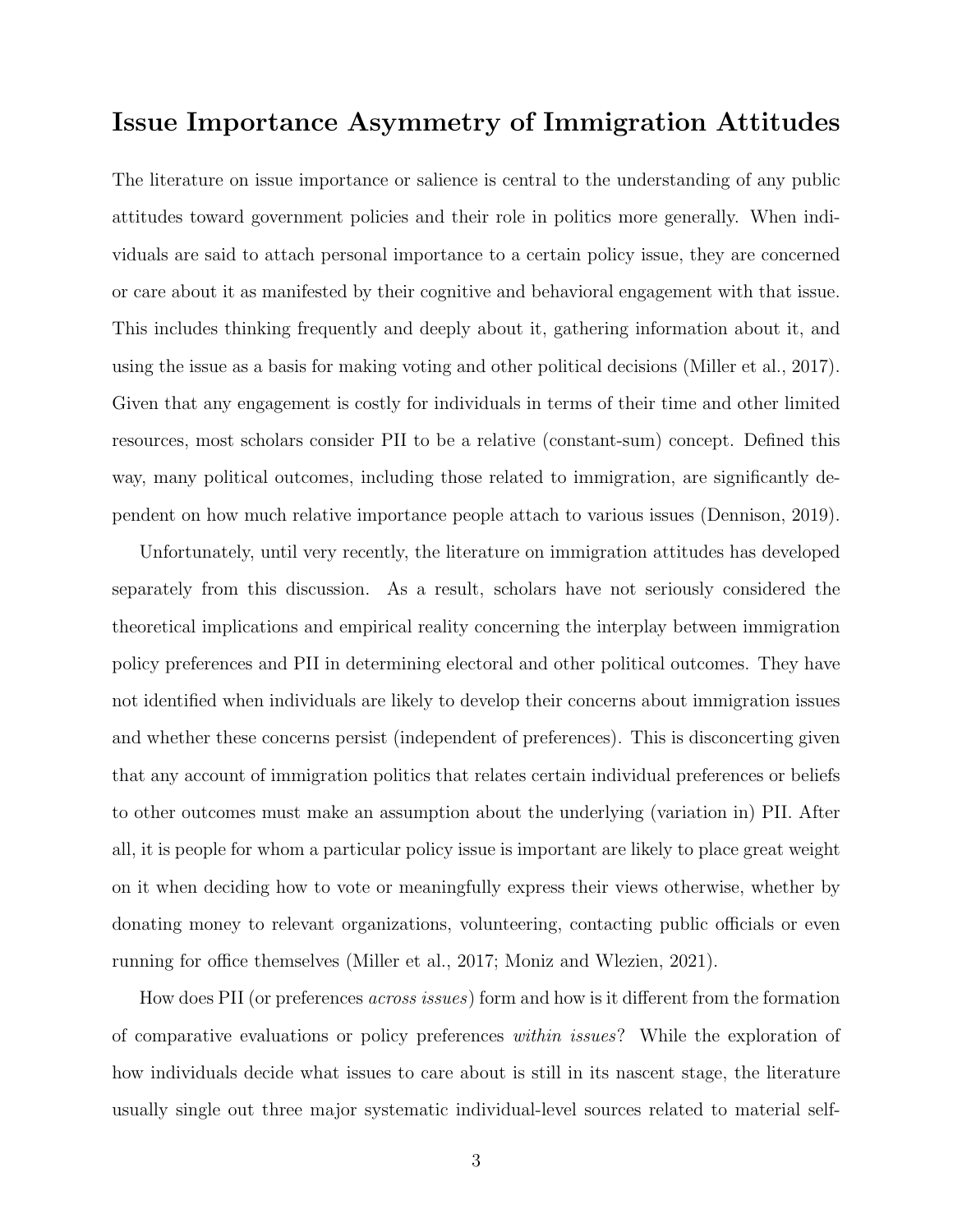interest, group identity, and psychological predispositions [\(Miller et al., 2017\)](#page-15-1). Notably, all of these factors are also used to explain policy preferences within issues. Consequently, although relative PII and preferences are both conceptually distinct components of individual attitudes, there may be more or less empirically related depending on the particular issue and political context (e.g., see [Jennings and Wlezien, 2015\)](#page-14-2).[4](#page-4-0)

More recently, some scholars have tried to bring PII (and salience) to the center of the immigration politics research. [Hatton](#page-14-3) [\(2021\)](#page-14-3), for instance, extensively shows that immigration issue importance is a meaningful construct which has distinct correlates from preferences at both individual and country levels. At the same time, [Dennison and Geddes](#page-14-4) [\(2019\)](#page-14-4) show that, at least at the aggregate level, political preferences are highly stable, while PII is fairly stable and national issue importance is fairly volatile. [Kustov et al.](#page-15-3) [\(2021\)](#page-15-3) further confirm these patterns in the individual-level panel data, showing that many of the prominent exogenous shocks that have been often thought to impact immigration preferences in the electorate (such as economic and refugee crises) are more likely to be changing the PII of immigration to individuals. In line with these results, [Dennison](#page-14-5) [\(2020\)](#page-14-5) also shows that it is the increases in immigration issue importance (rather than preferences) that are positively related to populist voting at both aggregate and individual levels.

Due to the lack of the relevant data, however, the relationship between immigration PII and preferences has not been systematically explored yet. To that end, this short paper aims to identify the best available surveys and provide a comprehensive empirical assessment of this relationship across countries, years, and various PII measurements. Although the study does not stipulate a formal theoretically-informed hypothesis, given the relative failure of immigration advocates to enact significant pro-immigration reforms even in seemingly immigration-friendly electoral contexts, a reasonable prior expectation is that *those who are* generally opposed to immigration should be more likely to consider it an important issue than those who are generally supportive of immigration.

<span id="page-4-0"></span><sup>4</sup>Note that PII asymmetries should be by definition present in so-called "valence" issues like unemployment or economic growth (as opposed to "position" issues like immigration or abortion) in which the political disagreement is mostly about the importance of a certain issue for government policy (e.g., [Green, 2007\)](#page-14-6).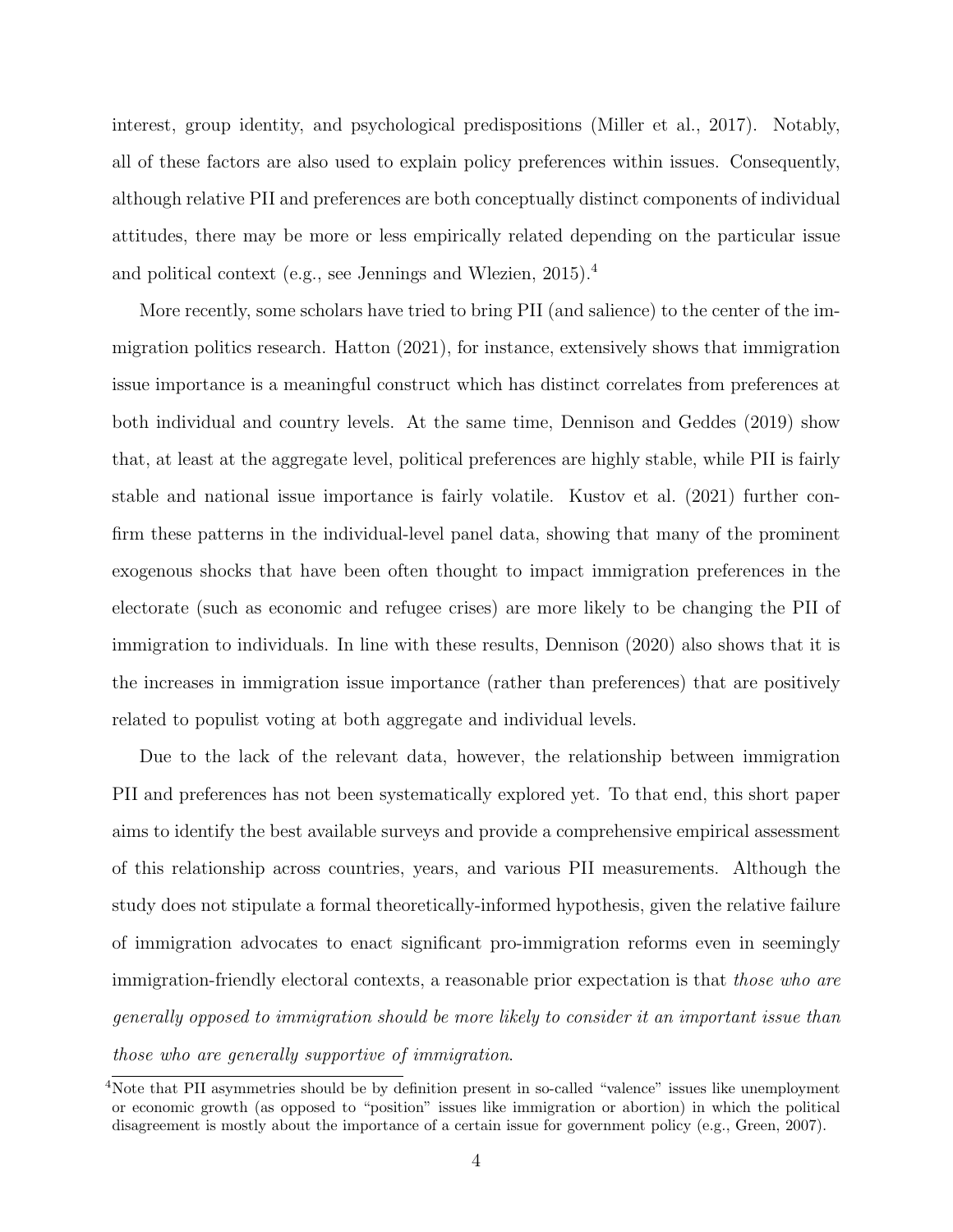### Data, Measurement, and Methods

Since an unambiguously effective survey measure of PII still remains elusive [\(Jennings and](#page-14-7) [Wlezien, 2011;](#page-14-7) Moniz and Wlezien,  $2021$ <sup>[5](#page-5-0)</sup>, my goal was to identify all publicly available (quasi-)representative survey datasets with the greatest diversity of relevant self-reported measures on immigration preferences and PII. To minimize measurement error, in selecting the data I gave a particular priority to higher-quality surveys with more valid items, larger or more numerous samples, and longitudinal as opposed to just cross-sectional designs. I also prioritized surveys with the items that specifically highlight personal issue importance (as opposed to just perceptions of "most important national problem") and clearly defined immigration policy preferences (as opposed to just general feeling or beliefs about immigration and immigrants). Since, in order to examine the relationship between PII and preferences, I need to have some relevant variation in both attitude dimensions and sufficient statistical power, I only considered democratic survey contexts with at least 40 individuals (i.e., normally 4% of the sample) reporting that they consider immigration an important issue.

The overall data/measurement summary is given in Table [A1.](#page-20-0) For the ease of interpretation, in the main text I mostly highlight the results based on the binary transformations of survey items–share of respondents who consider immigration an important issue among those who want to decrease/restrict and increase/ease immigration. All variables were standard-ized from 0 to 1 (so that 1 indicates either important or anti-immigration issue preferences).<sup>[6](#page-5-1)</sup>

<span id="page-5-1"></span><span id="page-5-0"></span><sup>&</sup>lt;sup>5</sup>The most common survey instrument to measure personal PII is the so-called "most important problem" (MIP) or the nearly identical "most important issue" (MII) question that asks respondents to self-report one or few important political issues they think their country is facing at the moment (usually in an open-ended form). These measures have received substantial criticism due to the common conflation of the *importance* of a certain issue with the degree to which it is currently a (negative) "problem" or an "issue" by respondents [\(Wlezien, 2005\)](#page-15-4). Moreover, national MII and MIP items have also been shown to be better at revealing respondents' guesses about what other people think is important in their country rather than measuring PII [\(Jennings and Wlezien, 2011\)](#page-14-7). Still, however imperfect, these items can be used to measure voters' issue attentiveness and their priorities for government action relative to all other issues [\(Jennings and Wlezien,](#page-14-2) [2015\)](#page-14-2). A major alternative survey instrument to measure PII is a direct question that asks respondents to self-report whether, and to what extent, a certain policy issue is important to them personally. While this addresses the main limitation of MII/MIP items, it is less suited to measure relative importance since respondents can report that all issues are equally and highly important to them [\(Moniz and Wlezien, 2021\)](#page-15-2). <sup>6</sup>The results based on multiple-variable indices include a neutral category regarding immigration (a closed interval of 0.25-0.75). All results are also robust to the inclusion of basic control variables, including general political interest, age, gender, education, urban residence, immigration status, and ideology (not shown).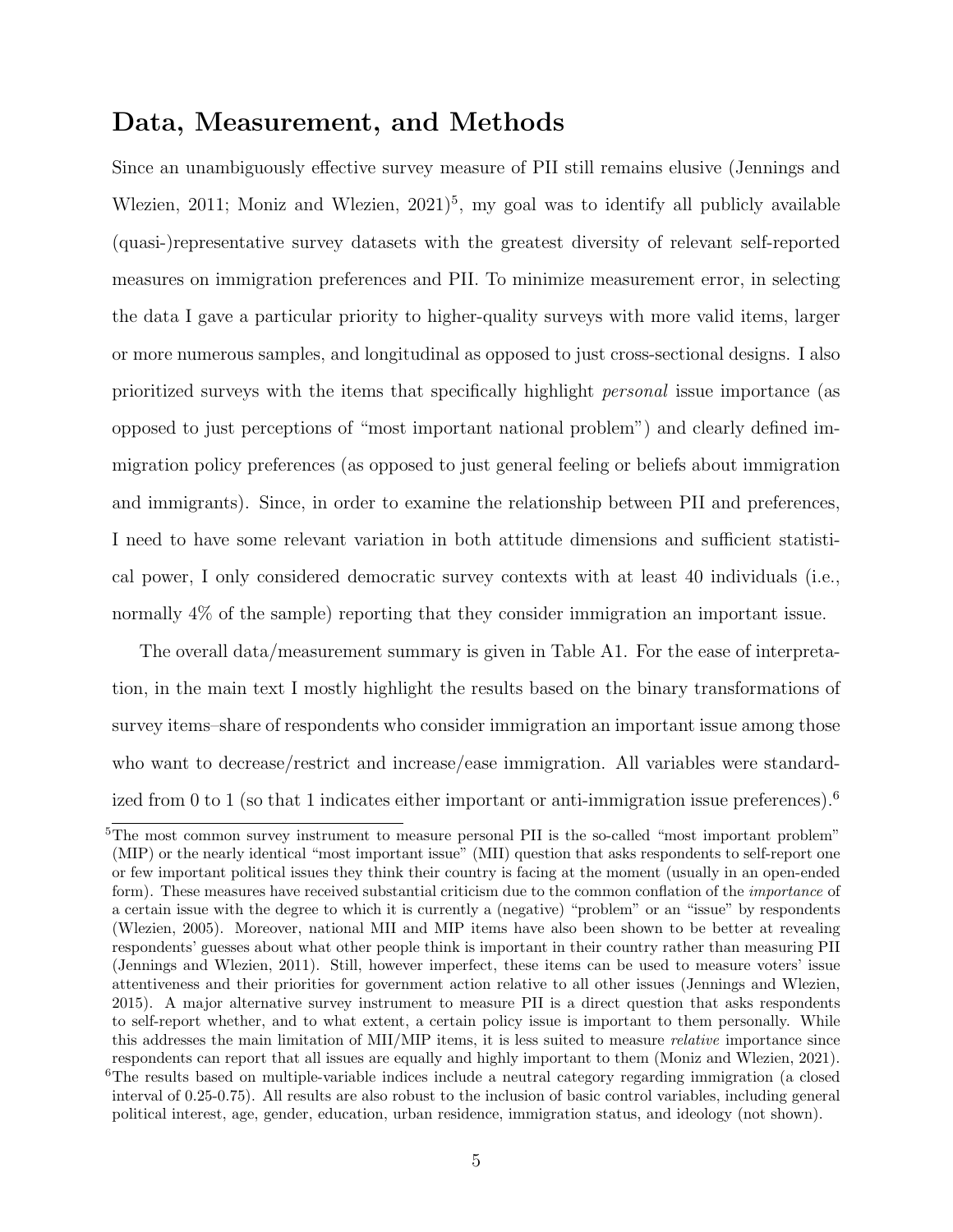### Analysis and Results

I start my baseline analysis with an examination of ANES which arguably provides the best quality survey data with consistent items on both immigration policy preferences (measured as preferred immigration levels) and issue importance (measured as somewhat imperfect national MIP). As can be seen from Figure [1,](#page-8-0) anti-immigration US voters are generally more likely to think of it as important and this pattern is especially apparent during the times of high contextual salience of immigration in the country. In the aftermath of Donald Trump's win in 2016, for instance, those who wanted to decrease immigration were much more likely to consider it the most important problem facing their country (27% vs 16%). At the same time, in 2012 when immigration was less salient nationally, the same asymmetry was  $4\%$  vs  $2\%$ (the difference was similar but not statistically significant in 2008). When one considers the subsequent post-election ANES survey in 2020–shortly after Gallup for the first time declared the net positivity of public attitudes–the comparable numbers were 17% vs 12%. In other words, despite the fact that more people now say they have pro-immigration preferences, they are relatively less engaged than those who have anti-immigration preferences.

Another way to look at it is to count the percentage of ANES respondents who support or oppose immigration only among those who also consider it the most important national issue, which arguably provides a better metric of the potential pro-immigration or anti-immigration pressure groups in the US public opinion. This way, even in 2020 United States–one of the most pro-immigration preference contexts recorded in polling history–there were possibly fewer engaged pro-immigration than anti-immigration voters  $(34\% * 12\% \approx 4\%)$ vs 28%\*17%≈5% of all respondents). For comparison, during the time of high contextual salience of immigration in 2016, the numbers were approximately 2% vs 12% of all respondents indicating a very large public opinion skew in favor of the anti-immigration cause.

Importantly, however, these stark differences are not just about the 2016 election of Donald Trump. The contextual salience of immigration may come and go (and it may be hard to detect the asymmetry when only a few people mention immigration as an important issue).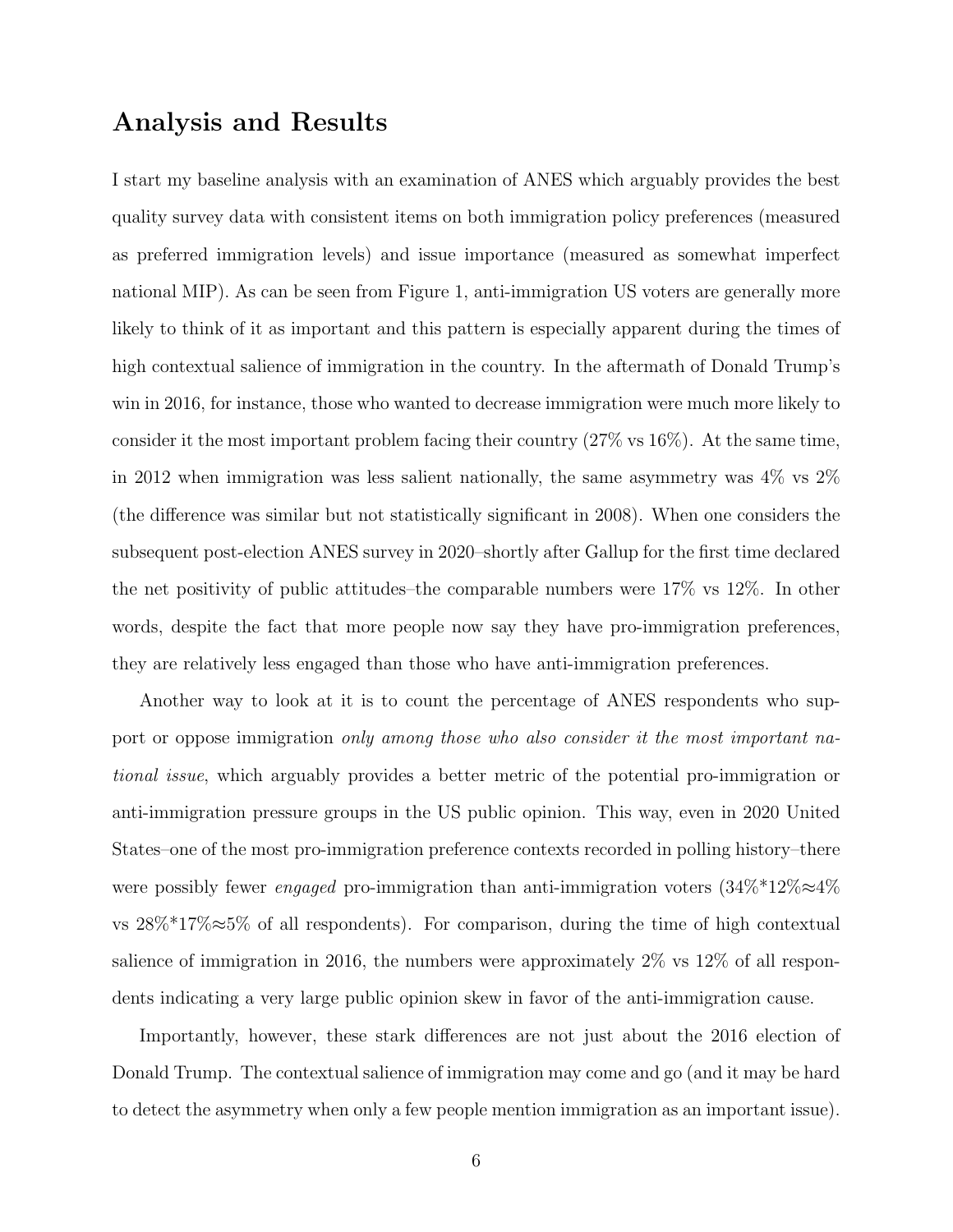Nonetheless, the relative asymmetry in the *explicitly personal* self-reported issue importance of immigration appears to have been stable throughout the last decade as captured using alternative measures in the US VSG or ISCAP data (see Figures [A1](#page-17-0) and [A4\)](#page-19-0).

I then move to the analysis of BES which consistently measures issue importance (as MII) and various immigration preferences (though as different items depending on a particular survey). Unlike the relatively immigration-friendly US context, the UK has exhibited the much higher degrees of negativity towards immigration and perhaps its highest contextual salience of any other country over the last two decades. For instance, in March 2015 or approximately one year before the Brexit Referendum, 73% of the British public wanted to decrease immigration while only 6% wanted to increase it. Meanwhile, the staggering 26% thought it was the single most important issue facing their country (in July 2015 this number rose to 35%). The question, however, is whether issue preferences and importance are empirically related to each other. As can be seen from Figure [2,](#page-8-1) they indeed very much are–those who oppose immigration are consistently much more likely to consider important than those who support it and these differences are even higher than in the US (from 27% vs 7% in 2005 to 48% vs 6% in 2015 and then back to 23% vs. 2% in 2017).

Given that the UK and especially the US are among the biggest and oldest immigrant destinations, it may also be important to consider some of the newer immigrant-receiving contexts. To that end, I use the cross-national TTS data from 2014 (also see the additional analysis of the Eurobarometer data from 2019 in Figure [4a](#page-11-0) below). According to Figure [3,](#page-8-2) the previously uncovered asymmetry is further evident in every other immigrant-receiving country in the dataset from France and Germany to Denmark and Sweden. The only possible exceptions are Hungary and Romania–the countries with very low immigration (at least until very recently)–where the differences in issue salience between pro-immigration and anti-immigration voters are not statistically significant.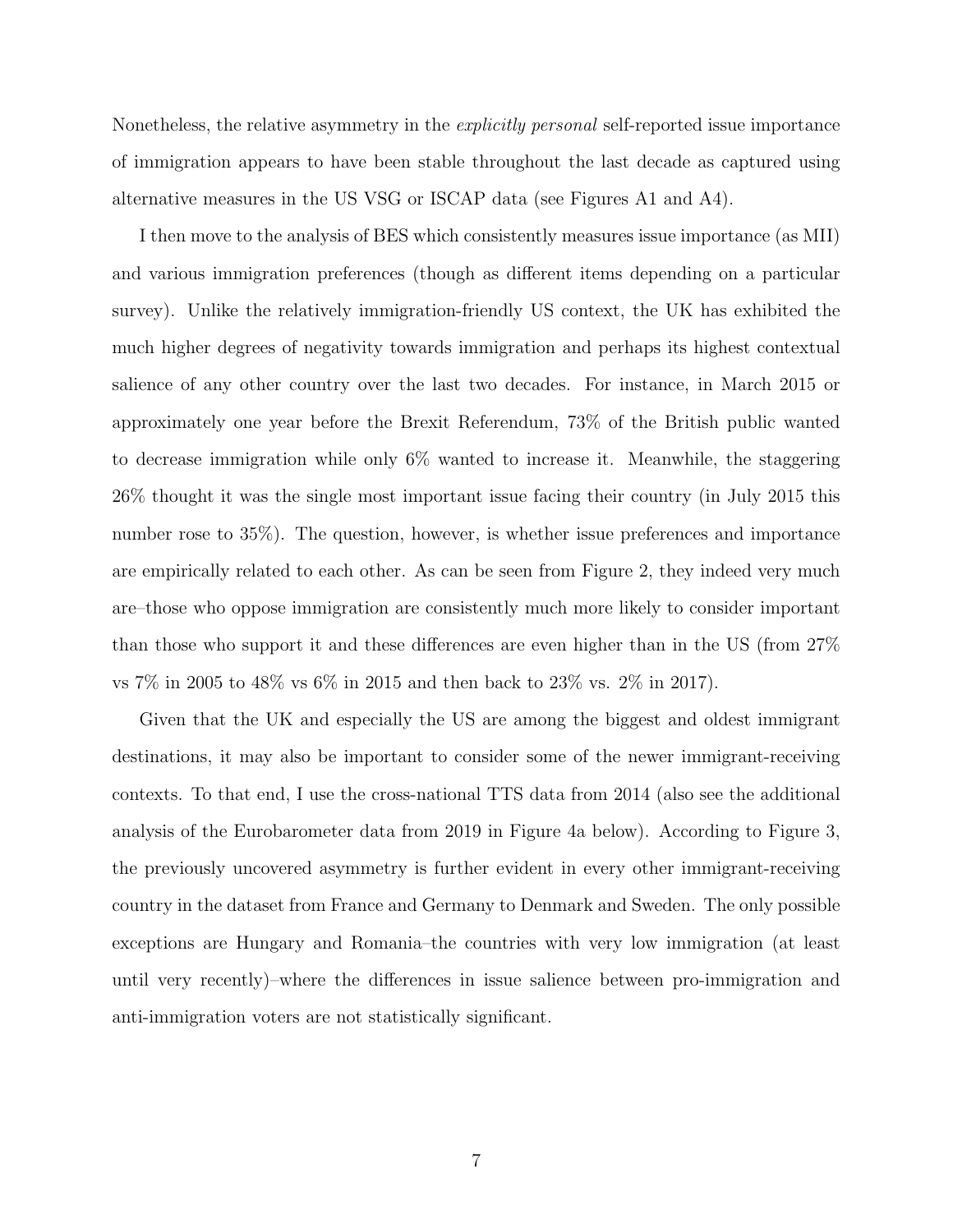

<span id="page-8-0"></span>Figure 1: Issue Importance of Immigration by Preferences Across Time (US, ANES) **Issue Preference** Anti−immigration Pro−immigration

Based on the ANES data. The bars represent 95% CI. For variable descriptions, see Table [A1.](#page-20-0)

<span id="page-8-1"></span>Figure 2: Issue Importance of Immigration by Preferences Across Time (UK, BES) **Issue Preference** Anti−immigration Neutral Pro−immigration



Based on the BES data. The bars represent 95% CI. ALT stands for an alternative operationalization of personal issue importance; p stands for Internet Panel survey. For variable descriptions, see Table [A1.](#page-20-0)



<span id="page-8-2"></span>Figure 3: Issue Importance of Immigration by Preferences Across Countries (2014, TTS) **Issue Preference** Anti−immigration Pro−immigration

Based on the TTS data. The bars represent 95% CI. For variable descriptions, see Table [A1.](#page-20-0)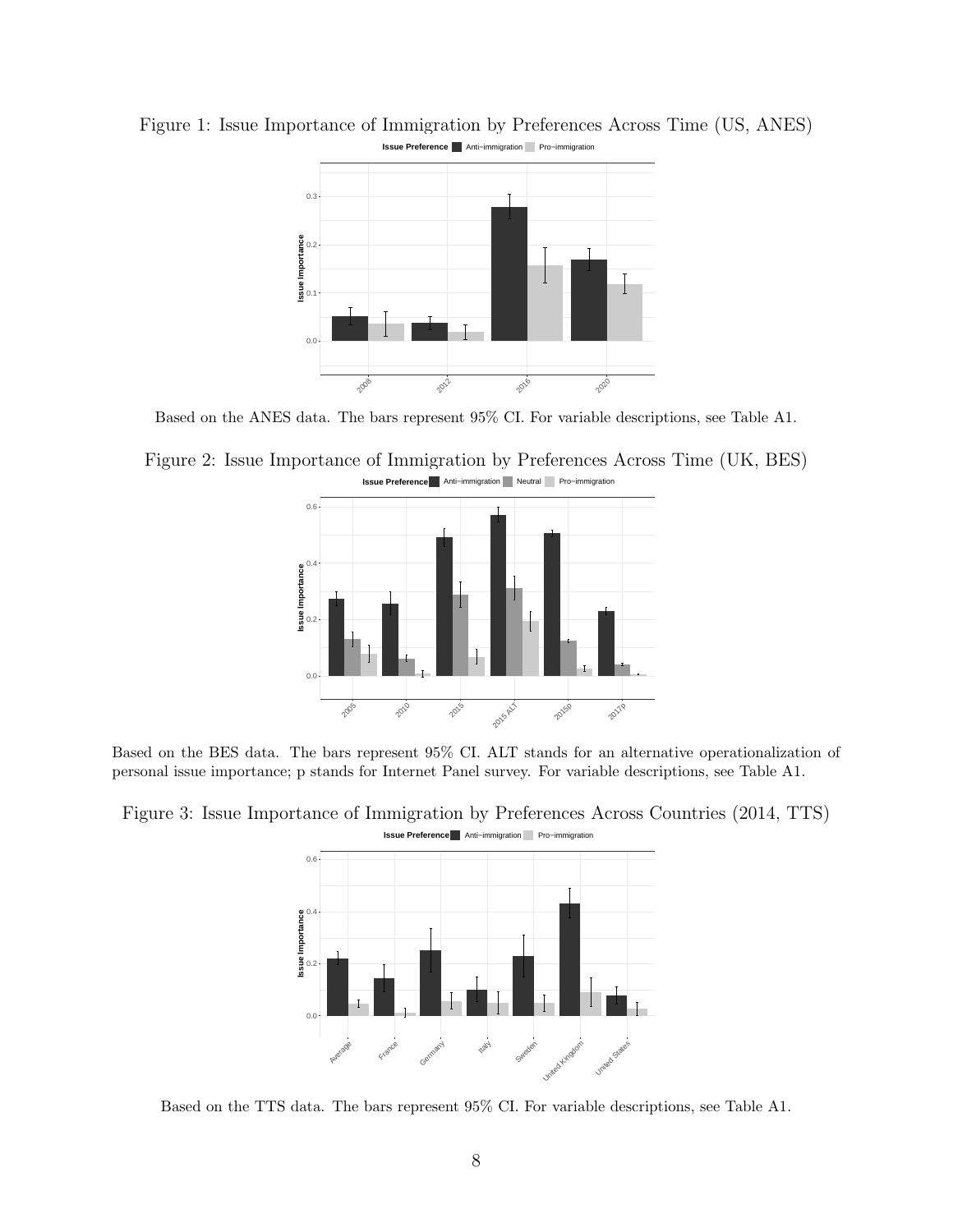#### Robustness to Alternative Measurements and Political Interest

In line with the prominent critique by [Wlezien](#page-15-4) [\(2005\)](#page-15-4), however, one may reasonably wonder whether this result is merely an artifact of the particular MII/MIP question. If these survey items indeed conflate importance and 'problemness' of immigration in the minds of many respondents, it is possible that the results above simply show that those who oppose immigration are more likely to think of it as a (negative) 'problem' which is nearly tautological.

Luckily, in addition to such MII/MIP items, BES and a few other surveys also provide alternative operationalizations of PII which arguably do not have this limitation, allowing for the direct comparison of various survey measurements. The BES 2015, for instance, also asked their respondents "how strongly do you feel about [immigration]" (see Figure [2\)](#page-8-1). Quite similarly, the US Voter Study Group (VSG) asked "how important are the following issues [such as immigration] to you?" (see Figure [A1\)](#page-17-0). As can be seen from these graphs (comparing BES 2015 and BES 2015 ALT and VSG 2011 and VSG 2011 ALT), the same asymmetry of immigration attitudes is present regardless of the particular operationalization of PII. While the baseline rate of PII is understandably much higher in these alternative multiple-choice items (e.g., respondents could pick that all political issues are very important to them), those who oppose immigration are still much more likely to report that the issue is important to them and this basic finding holds across all samples in these datasets.[7](#page-9-0)

As a compromise between these two imperfect operationalizations, Eurobarometer–one the major cross-national surveys in the European Union–also asks about the most important issues facing the country and the respondents personally. As Figure [4](#page-11-0) shows, antiimmigration voters are on average 2-3 times more likely to think of it as both more nationally and personally important issue. Interestingly, perceived national concerns about immigration are on average much more pronounced than self-reported personal concerns across all

<span id="page-9-0"></span> $7$ As for more quasi-behavioral measures, the US ISCAP survey (2018)–which specifically asks people to report what issues are important to their vote–shows a similar asymmetric pattern (see Figure [A4\)](#page-19-0). At the same time, my original quasi-representative UK sample (available upon request) indicates that anti-immigration voters report a greater willingness to sign a petition to share their views with the Parliament (72% vs 63%).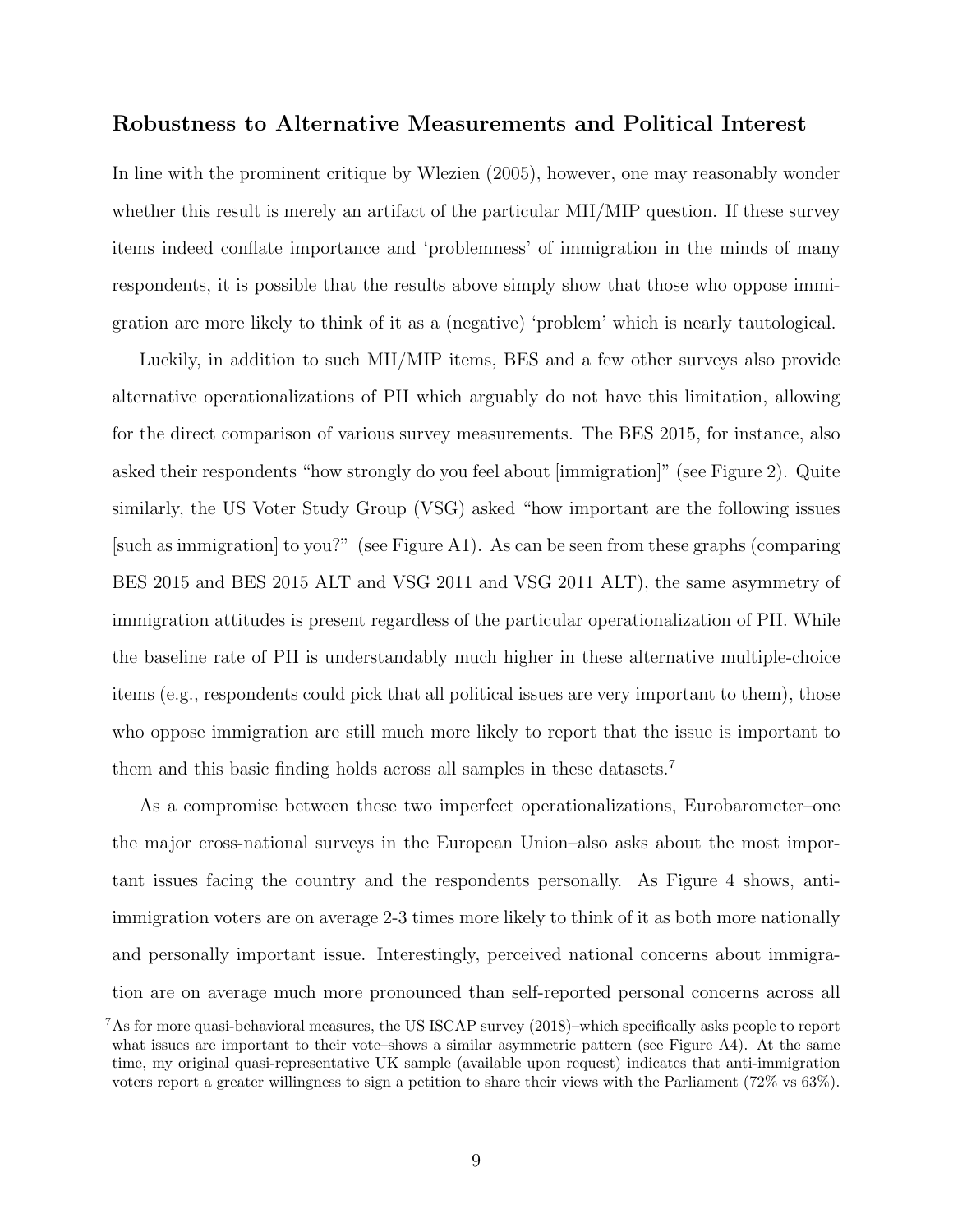countries.[8](#page-10-0) Overall, regardless of the particular operationalization, anti-immigration voters are on average more likely to say that immigration is among the most important issues.

One may also wonder whether this observed asymmetry is unique to immigration or also present in other issues. While the detailed examination of this question is beyond this note's scope, the US Cooperative Election Study fruitfully asks their respondents about a number of issues and their importance. According to Figure [A2,](#page-18-0) while PII asymmetries are present in some other "position" issues, the particular ideological patterns of this asymmetry are rather idiosyncratic to immigration where the more conservative, restrictive side reports higher PII. Abortion is perhaps the most similar issue to immigration in terms of the observed asymmetry and its ideological associations, though the gap between "pro-life" and "prochoice" sides is much smaller than between anti-immigration and pro-immigration sides. At the same time, the more liberal supporters of (the fewer restrictions on) gay marriage or (the more restrictions on) guns, for instance, are more likely to think of the respective issues as important than their more conservative counterparts.<sup>[9](#page-10-1)</sup> Furthermore, unlike most other issues, immigration appears to be distinct in terms of the issue "moderates" reporting higher PII than the pro-immigration side (also see Figure [2\)](#page-8-1).

Finally, a related question is whether the revealed PII differences between anti- and proimmigration voters may stem from their more general differences in political interest. As shown in Figure [A3,](#page-18-1) this is not the case–those who are interested in politics are more or less equally represented among both groups (as well as supporters and opponents of most other issues for that matter). In other words, compared to pro-immigration voters, anti-immigration voters care more about immigration in particular–not politics in general.<sup>[10](#page-10-2)</sup>

<span id="page-10-0"></span><sup>8</sup>This is in line with the idea that the national MII item is an imperfect function of PII combined with other factors such as people's perceptions about what others consider important in a political context [\(Moniz and](#page-15-2) [Wlezien, 2021\)](#page-15-2). In particular, the individual-level correlation between the two Eurobarometer measures is 0.2-0.3 depending on a particular country such that the majorities of respondents who consider immigration personally important also report that they believe it is nationally important (but not vice versa).

<span id="page-10-1"></span><sup>&</sup>lt;sup>9</sup>As can be expected (Footnote 4), the CCES data also indicate PII asymmetries in the case of more "valencelike" issues such as regulating the environment or punishing crime (not shown).

<span id="page-10-2"></span> $10$ Given that PII is relative concept, it must be the case those voters who happen to be pro-immigration care more about other non-immigration issues (the specifics of which likely depends on a particular context).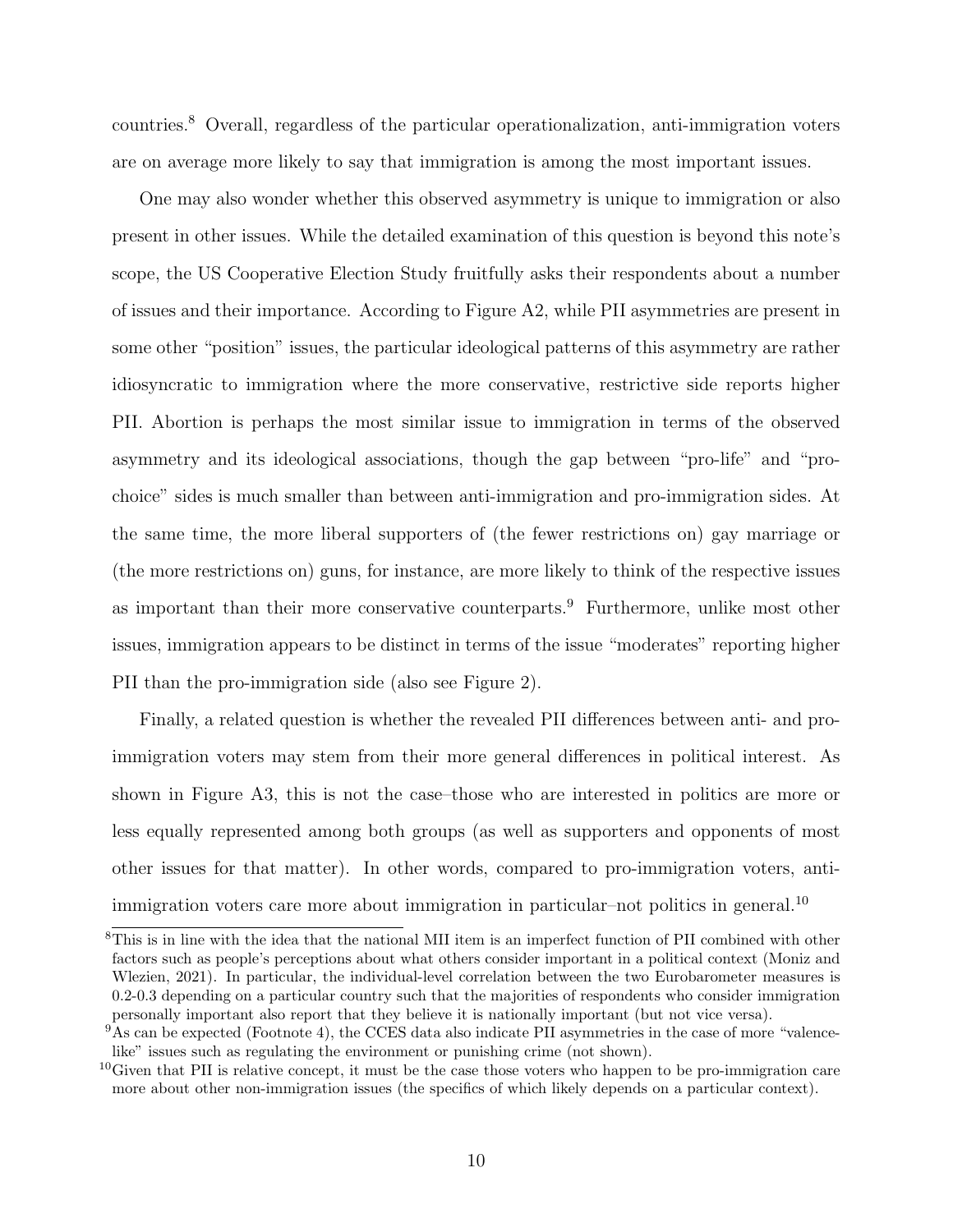

<span id="page-11-0"></span>Figure 4: Issue Importance of Immigration by Preferences and Countries (Eurobarometer)

(a)

Based on the Eurobarometer 91.5 data (2019). The bars represent 95% CI. For variable descriptions, see Table [A1.](#page-20-0)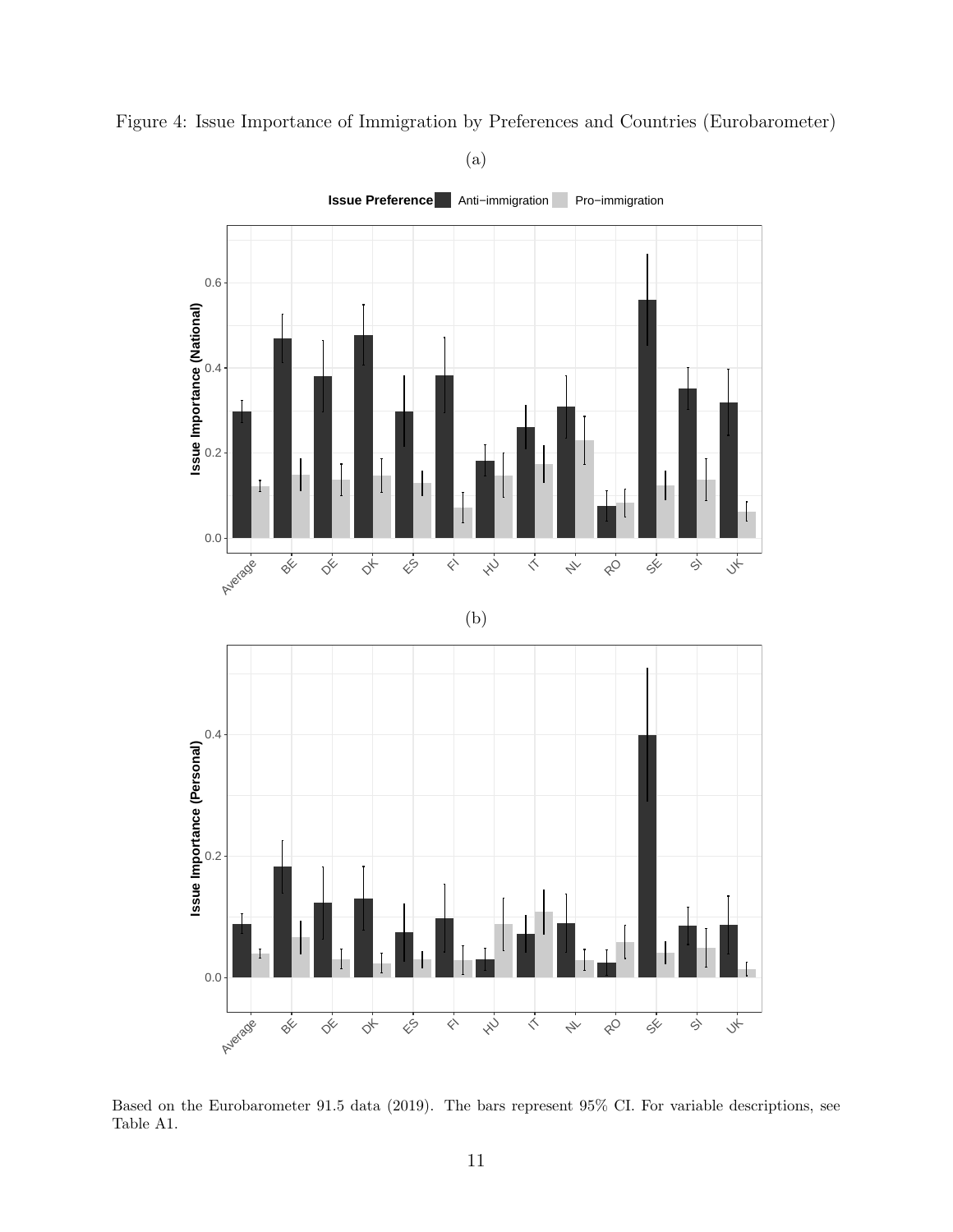### Discussion

Despite the fact that the US and some other major immigrant-receiving Western countries have now been experiencing the most pro-immigration public opinion recorded in their history, lawmakers are still hesitant to enact significant pro-immigration reforms and politicians do not seem to be eager to make strong pro-immigration appeals. The institutional complications aside, this short paper documents an important yet largely overlooked behavioral reason why the positive public opinion on immigration has not translated to political changes–the fact that those who want less immigration generally care much more about the issue than those who want more immigration. But while this has been a long time complaint from pro-immigration activists that their anti-immigration counterparts are more numerous and engaged, there has been so far no systematic empirical evidence on this question.

It is a reasonable expectation that perceptions of issue importance and particular policy preferences held by an individual are both distinct and independent of each other. Indeed, in theory voters can be personally passionate about any particular political issue, whether it is conservative or liberal, whether it is something symbolic or material, or whether it is meant to upheld or change the status quo. As this paper extensively documents, however, in practice these two dimensions can be more or less overlapping with each other.

What are the implications of the documented issue importance asymmetry for immigration politics and public opinion? The first implication is that, when one takes personal issue importance into account, the United States and other other immigrant-receiving countries have likely experienced no discernible relative increase of people who want more immigration for whom this is an important issue. At the same time, given the rise of immigration contextual salience over the last decades, the absolute number of engaged people who want to decrease immigration may have actually increased. More generally, while there are many contexts where pluralities oppose immigration and consider it their main political priority, there is no known political context in which a plurality of voters wanted to increase immigration and thought it was more important than other issues.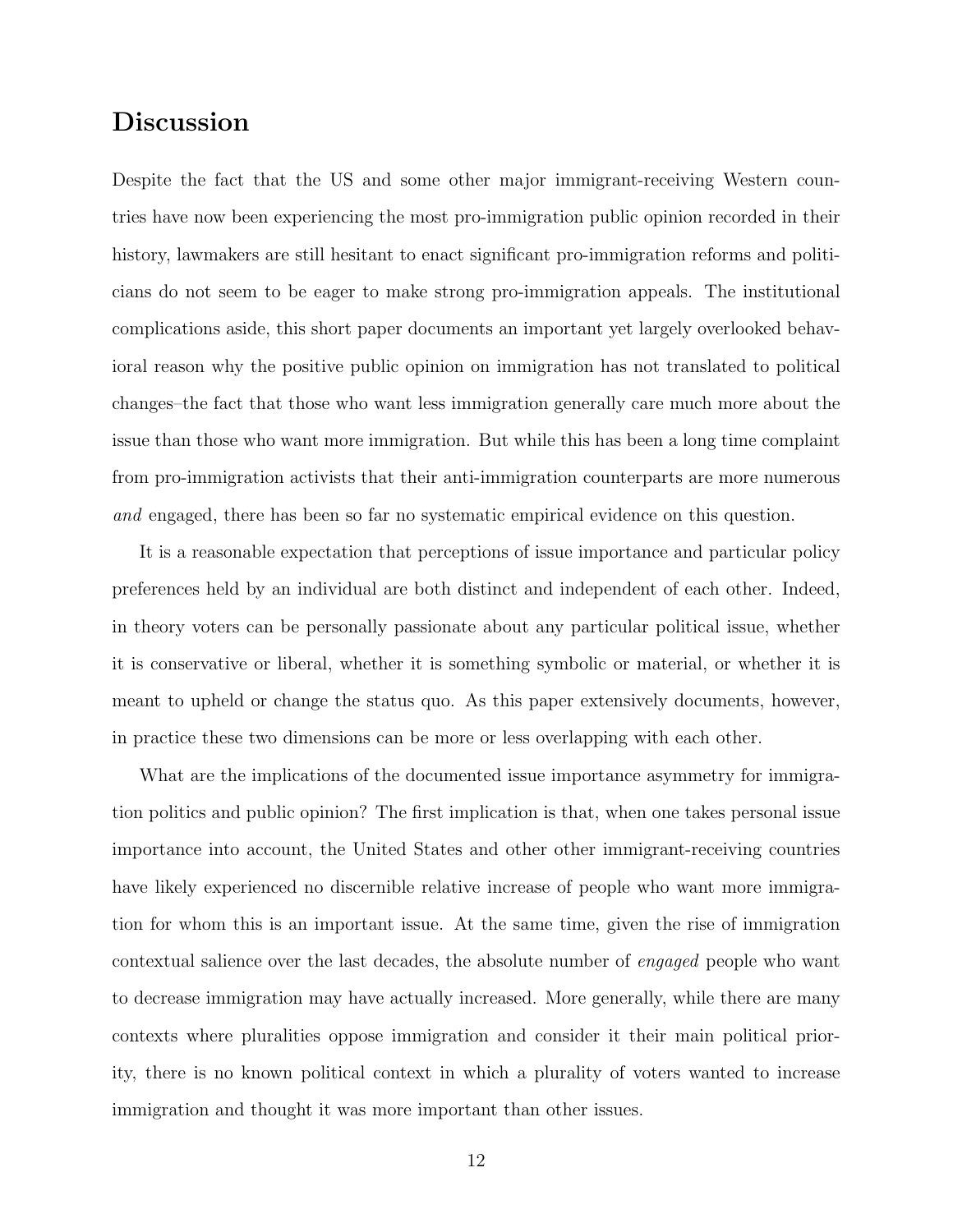The second, related implication is that, if immigration preferences and personal interests in the issue are rather stable, most political events that increase the contextual salience of the issue should be statistically more likely to engage those who oppose than those who support immigration–even when the former is a shrinking segment of the population. In turn, this helps explain why contextual salience of immigration has been associated with populist and anti-immigration vote [\(Dennison and Geddes, 2019\)](#page-14-4).

In the end, this note suggests that people's disagreements about the importance of immigration as a political issue may be as important as their disagreements about the merits of particular policies in determining which groups and political coalitions eventually get their way. Of course, it is important not to overstate the potential consequences of the immigration issue importance asymmetry for policy outcomes. As emphasized earlier, public opinion is only one policy input among many. As it can also be indicated by the contentious issue of gun control in the United States, for instance, higher issue salience among the proponents of a certain cause does not straightforwardly result in the related policy change.

This note is not without the limitations. First, while the descriptive finding of the asymmetry across high-income, immigrant-receiving democracies in the 21st century is uncontroversial, future research can explore the development of immigration attitudes and the causal mechanisms of the relationship in more detail. For example, do voters come to be interested in immigration first and then develop their preferences or vice versa? It is also important to provide (quasi-)experimental evidence of whether the exogenous changes in contextual immigration salience (e.g., due to unrelated political events of various valence) may have similar asymmetric effects in making voters care more or less about immigration.

Second, it is likely that the relationship between preferences and PII can vary depending on political (and even partisan) contexts which has not been explored here. For instance, is there something distinct about immigration that makes it inherently more of a 'political issue' among those who oppose it (e.g., due the role of widespread ethnocentric predispositions) or is it just a function of the studied context (e.g., outside of frontier and other regions where the major political challenge is in fact to attract more immigrants)?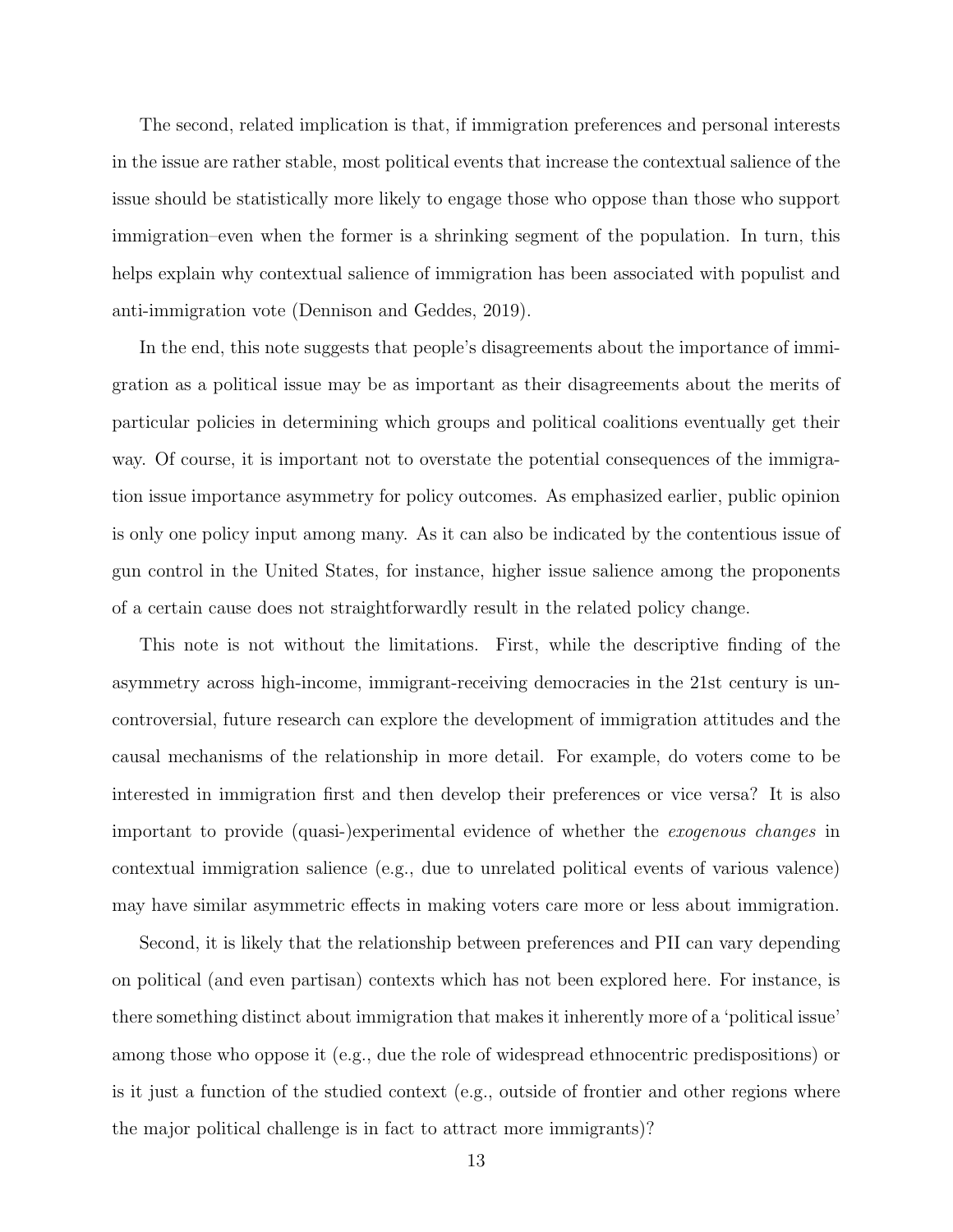Finally, future studies can examine the qualitative underpinnings of the attitudinal issue importance asymmetry, including its behavioral manifestations and the possible 'sub-issue' differences in the priorities within the domain of immigration. For instance, it is possible that, while pro-immigration actors are relatively more (behaviorally or cognitively) concerned with helping existing immigrants or "stocks," anti-immigration groups and voters care more about preventing future immigration or "flows" (e.g., [Margalit and Solodoch, 2021\)](#page-15-5).

## References

- <span id="page-14-1"></span>Dennison, James (2019). A Review of Public Issue Salience: Concepts, Determinants and Effects on Voting. Political Studies Review 17 (4), 436–446.
- <span id="page-14-5"></span>Dennison, James (2020). How Issue Salience Explains the Rise of the Populist Right in Western Europe. *International Journal of Public Opinion Research 32*(3), 397–420.
- <span id="page-14-4"></span>Dennison, James and Andrew Geddes (2019). A Rising Tide? The Salience of Immigration and the Rise of Anti-Immigration Political Parties in Western Europe. The Political Quarterly  $90(1)$ , 107-116.
- <span id="page-14-0"></span>Ford, Robert , Will Jennings, and Will Somerville (2015). Public Opinion, Responsiveness and Constraint: Britain's Three Immigration Policy Regimes. Journal of Ethnic and *Migration Studies*  $41(9)$ , 1391–1411.
- <span id="page-14-6"></span>Green, Jane (2007). When Voters and Parties Agree: Valence Issues and Party Competition. Political Studies  $55(3)$ , 629–655.
- <span id="page-14-3"></span>Hatton, Timothy J. (2021). Public opinion on immigration in Europe: Preference and salience. European Journal of Political Economy 66, 101969.
- <span id="page-14-7"></span>Jennings, Will and Christopher Wlezien (2011). Distinguishing between most important problems and issues? Public Opinion Quarterly 75 (3), 545–555.
- <span id="page-14-2"></span>Jennings, Will and Christopher Wlezien (2015). Preferences, Problems and Representation. Political Science Research and Methods 3(3), 659–681.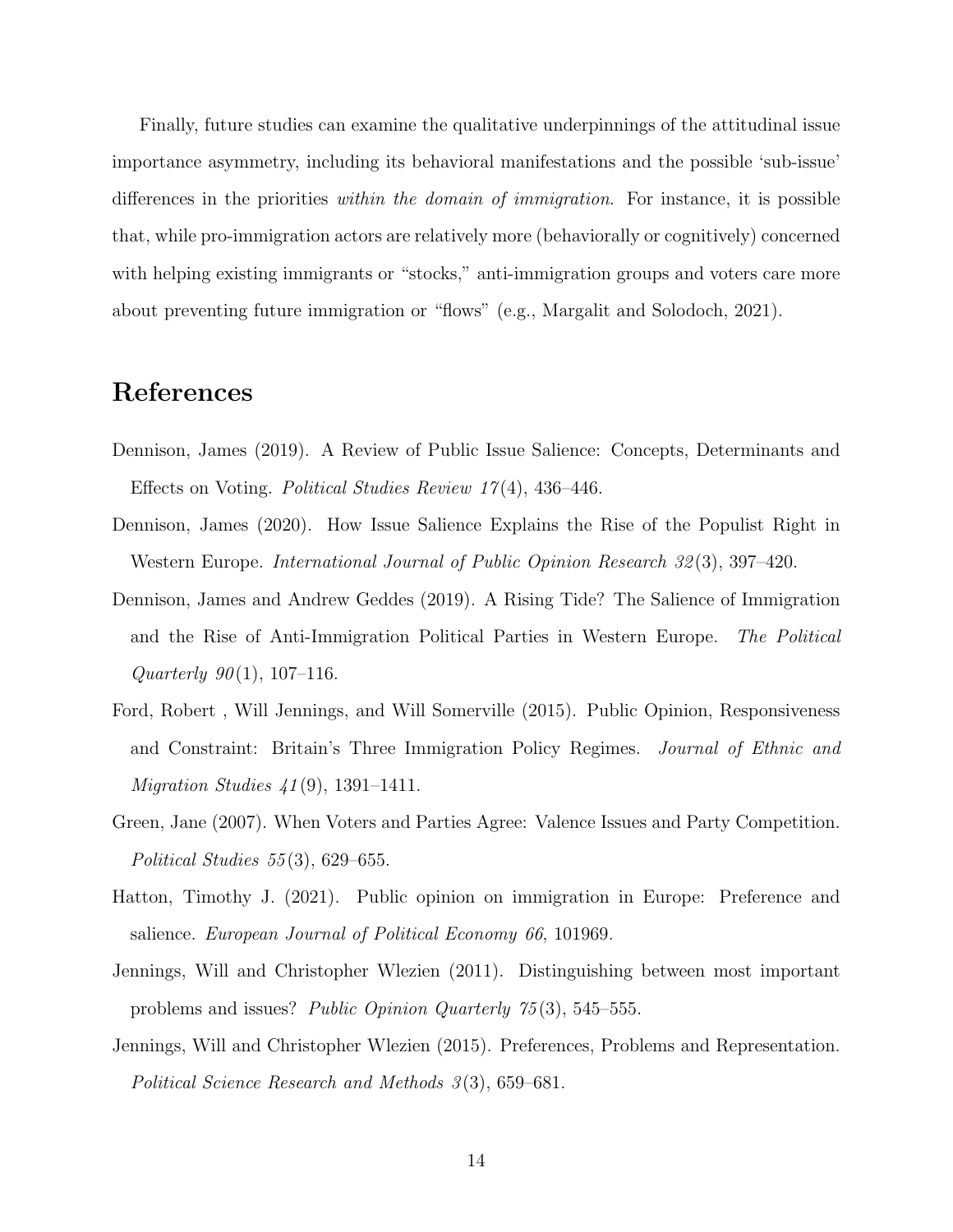- <span id="page-15-0"></span>Kustov, Alexander (2021). Borders of Compassion: Immigration Preferences and Parochial Altruism. Comparative Political Studies 54 (3-4), 445–481.
- <span id="page-15-3"></span>Kustov, Alexander , Dillon Laaker, and Cassidy Reller (2021). The Stability of Immigration Attitudes: Evidence and Implications. The Journal of Politics 83 (4), 1478–1494.
- <span id="page-15-5"></span>Margalit, Yotam and Omer Solodoch (2021). Against the Flow: Differentiating Between Public Opposition to the Immigration Stock and Flow. British Journal of Political Science.
- <span id="page-15-1"></span>Miller, Joanne M , Jon A Krosnick, and Leandre R Fabrigar (2017). The origins of policy issue salience. Political Psychology: New Explorations, 125–170.
- <span id="page-15-2"></span>Moniz, Philip and Christopher Wlezien (2021). Issue Salience and Political Decisions. The Oxford Encyclopedia of Political Decision Making, 1–22.
- <span id="page-15-4"></span>Wlezien, Christopher (2005). On the salience of political issues: The problem with 'most important problem'. *Electoral Studies*  $24(4)$ , 555–579.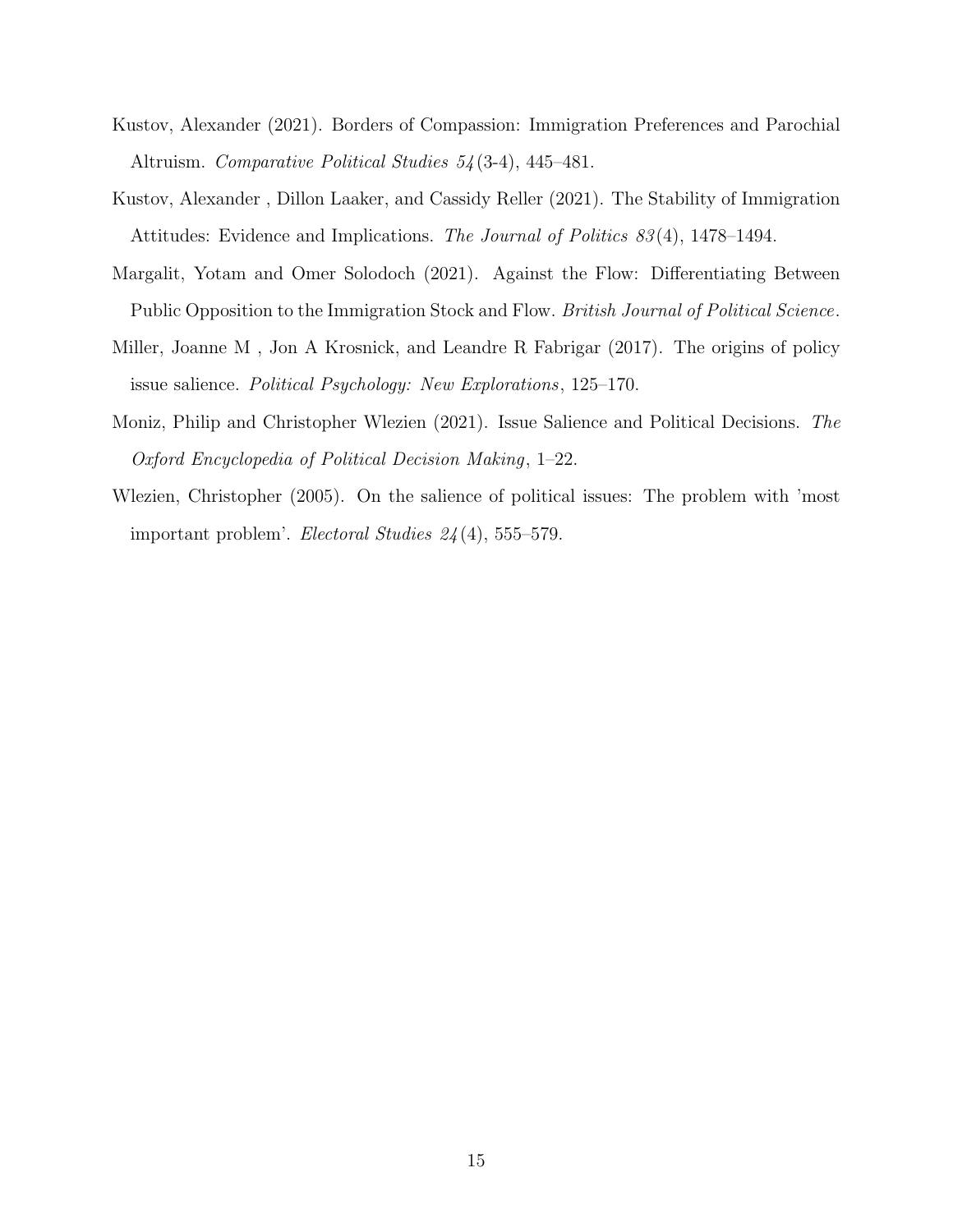Supplementary Material (Online Appendix)

Do Anti-immigration Voters Care More? Documenting the Issue Importance Asymmetry of Immigration Attitudes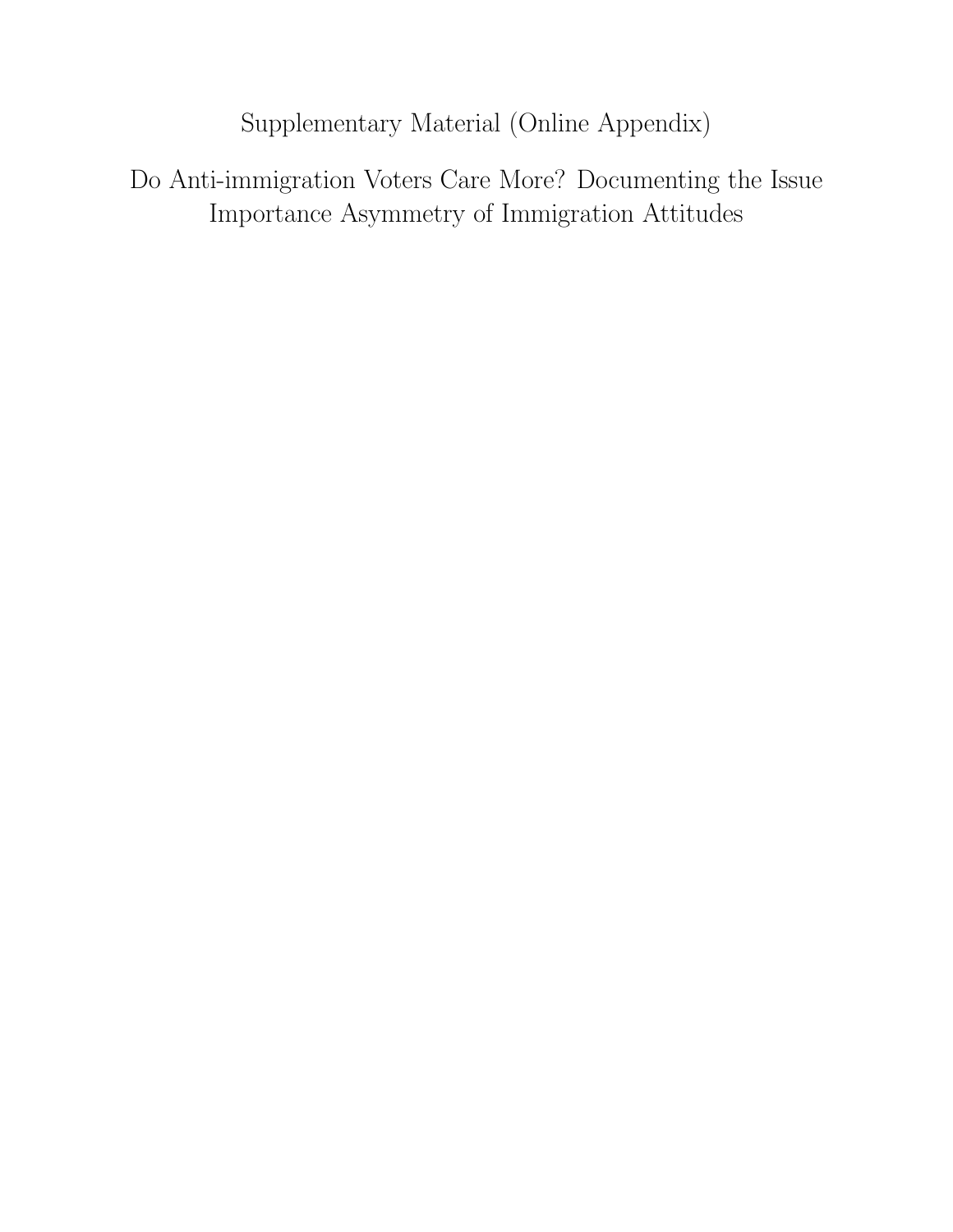### Tables and Figures



<span id="page-17-0"></span>Figure A1: Personal Issue Importance of Immigration by Preferences in Longitudinal Data (US, VSG)

Based on the VSG data (2011-2019). The bars represent 95% CI. ALT stands for an alternative operationalization of personal issue importance. For variable descriptions, see Table [A1.](#page-20-0)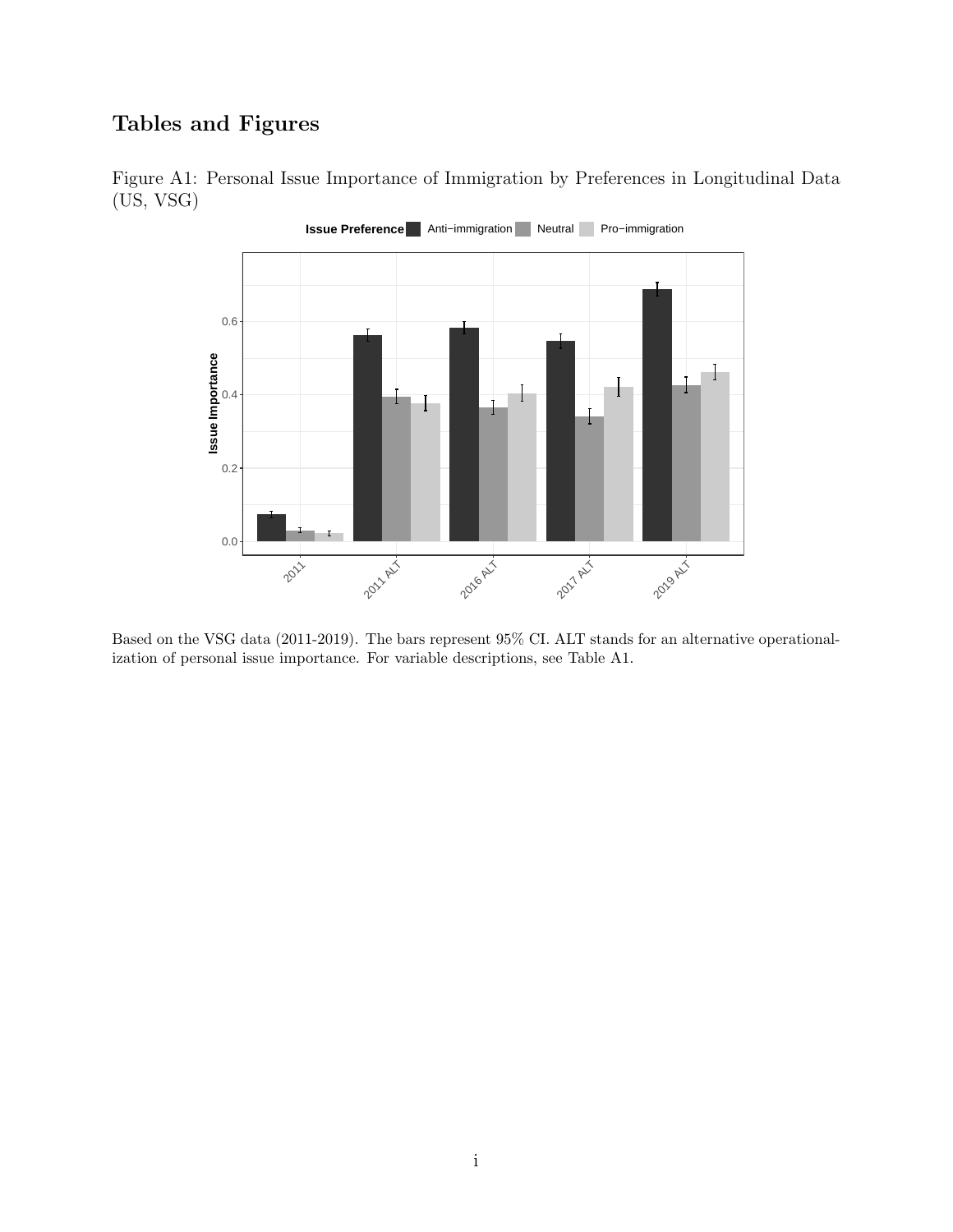<span id="page-18-0"></span>Figure A2: Personal Issue Importance of Immigration by Preferences Compared to Other Issues (CCES)



Based on the CCES data (2016). The bars represent 95% CI. For variable descriptions, see Table [A1.](#page-20-0)

<span id="page-18-1"></span>Figure A3: Political Interest by Preferences on Immigration and Other Issues (CCES)



**Issue Preference | Oppose | Neutral | Support** 

Based on the CCES data (2016). The bars represent 95% CI. For variable descriptions, see Table [A1.](#page-20-0) Political interest indicates the share of respondents who say that they "follow what's going on in government and public affairs" most of the time.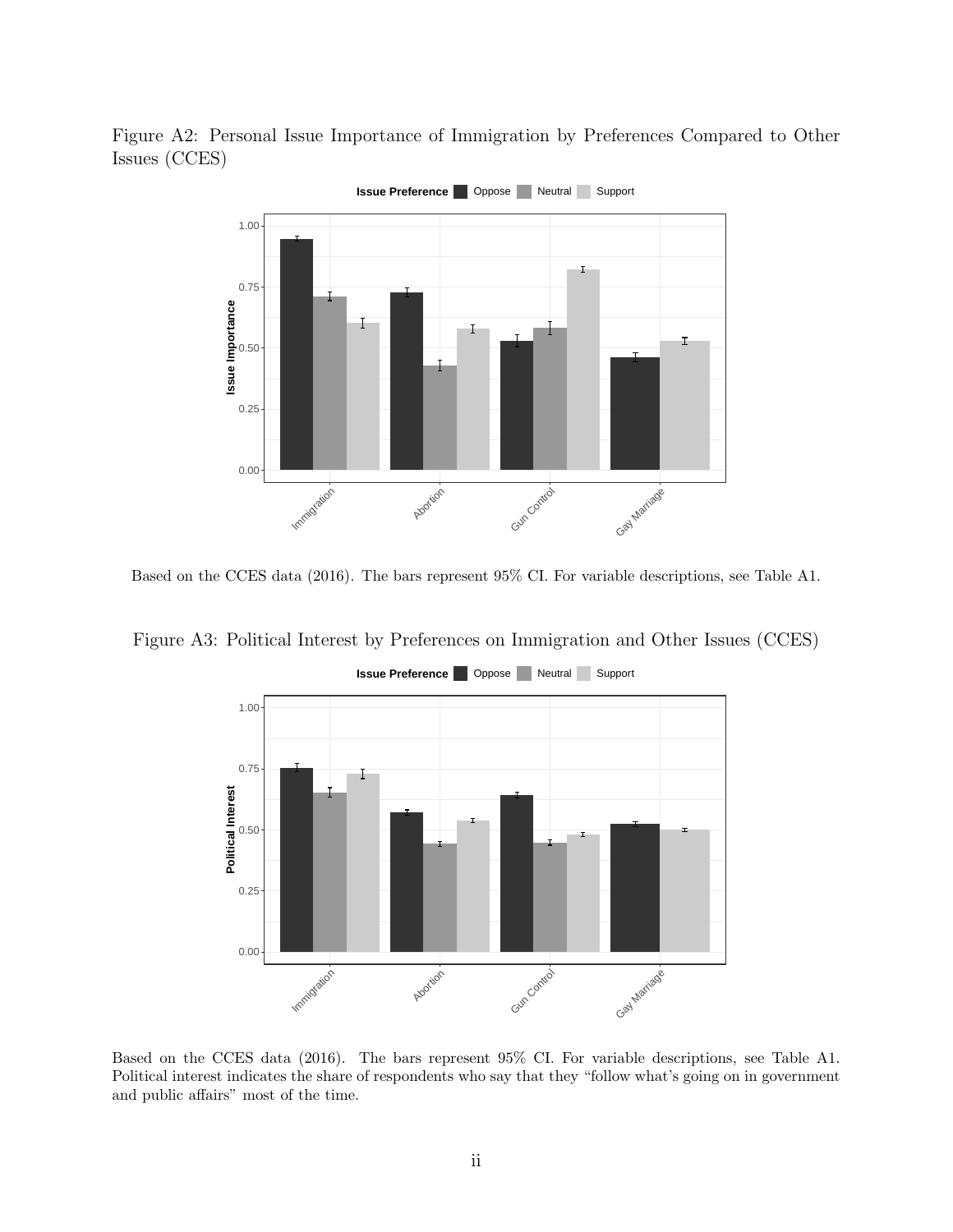

<span id="page-19-0"></span>Figure A4: Personal Issue Importance of Immigration for Voting by Preferences (US, ISCAP)

#### **Issue Preference** Anti–immigration Neutral Pro–immigration

Based on the ISCAP data (2018). The bars represent 95% CI. ALT stands for an alternative operationaliz[a](#page-19-1)tion of personal issue importance of immigration for voting which includes the mention of "racism." <sup>a</sup> For variable descriptions, see Table [A1.](#page-20-0)

<span id="page-19-1"></span><sup>&</sup>lt;sup>a</sup>Some pro-immigration voters may arguably frame their immigration concerns in terms of the prevalence of racism (against immigrants) in the country. I would like to thank an anonymous reviewer for this suggestion.